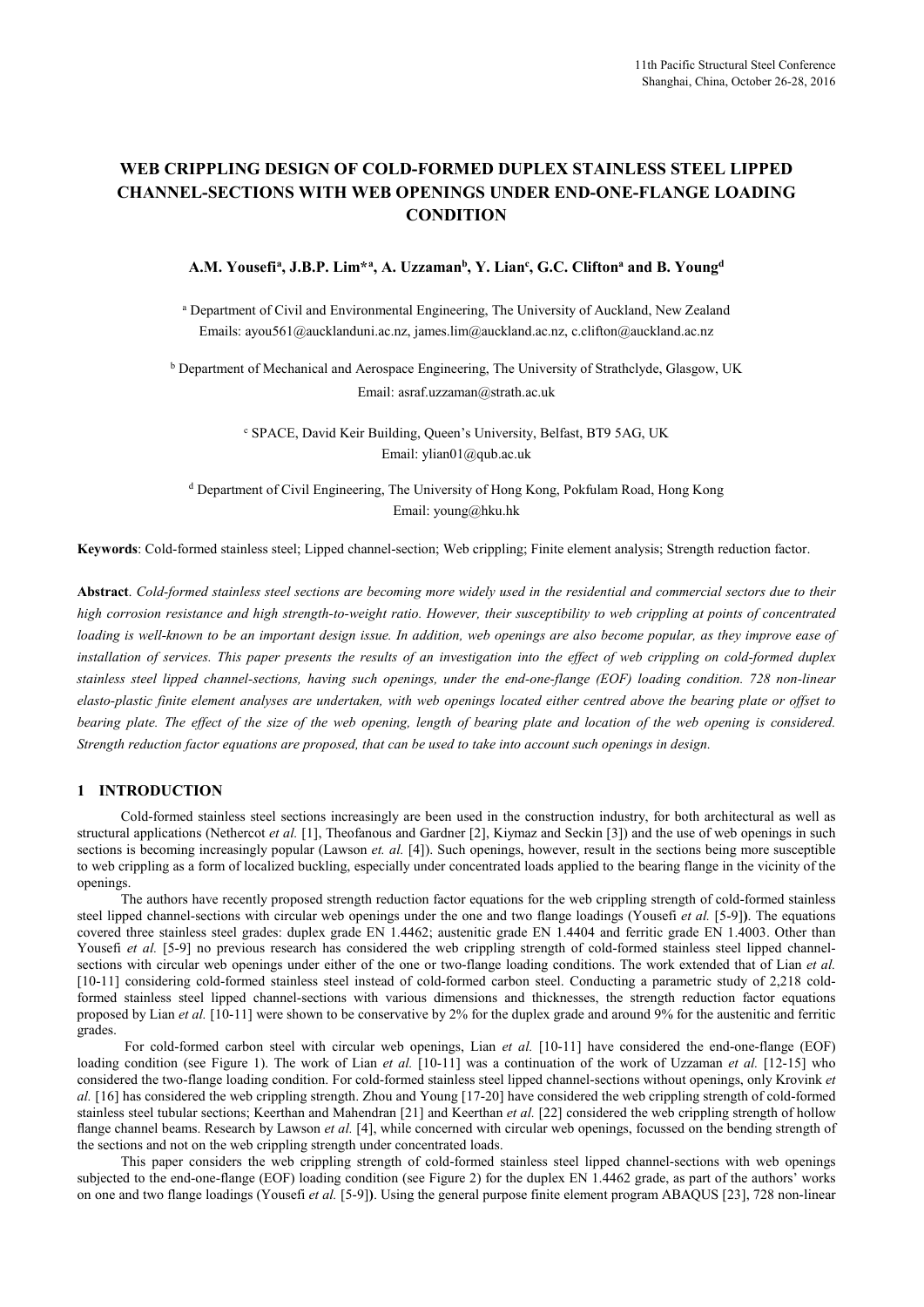elasto-plastic finite element analyses are undertaken, with web openings located either centred above the bearing plate or offset to bearing plate. The effect of the size of the web opening, length of bearing plate and location of the web opening is considered. Strength reduction factor equations are proposed, that can be used to take into account such openings in design.



Figure 1: Experimental analysis of cold-formed steel channel sections under EOF loading condition



Figure 2: End-one-flange (EOF) loading condition; (a) With web openings centred above bearing plate, (b) With web openings offset from bearing plate

### **2 EXPERIMENTAL INVESTIGATION AND FINITE ELEMENT MODELLING**

For cold-formed carbon steel, Lian et al. [10-11] recently conducted 74 end-one-flange (EOF) tests, in the laboratory, on lipped channel-sections with circular web openings under web crippling (see Figure 1). Figure 3 shows the definition of the symbols used to describe the dimensions of the cold-formed carbon steel lipped channel-sections considered in the test programme. The laboratory tests were used to validate a non-linear geometry elasto-plastic finite element model in ABAQUS [23], which was then used for a parametric study, from which design recommendations were proposed in the form of strength reduction factor equations, relating the loss of strength due to the web openings to the strength of the web without openings. The size of the circular web openings was varied in order to investigate the effect of the web opening size on the web crippling strength. Full details of both the laboratory tests and finite element models can be found in Lian *et al.* [10-11].



The models have been coded such the nominal dimension of the model and the length of the bearing plate as well as the ratio of the diameter of the circular web openings to the depth of the flat portion of the webs (*a/h*) can be determined from the coding system. As an example, the label "142-N100-A0.2-FR" means the following. The first notation is the nominal depth of the models in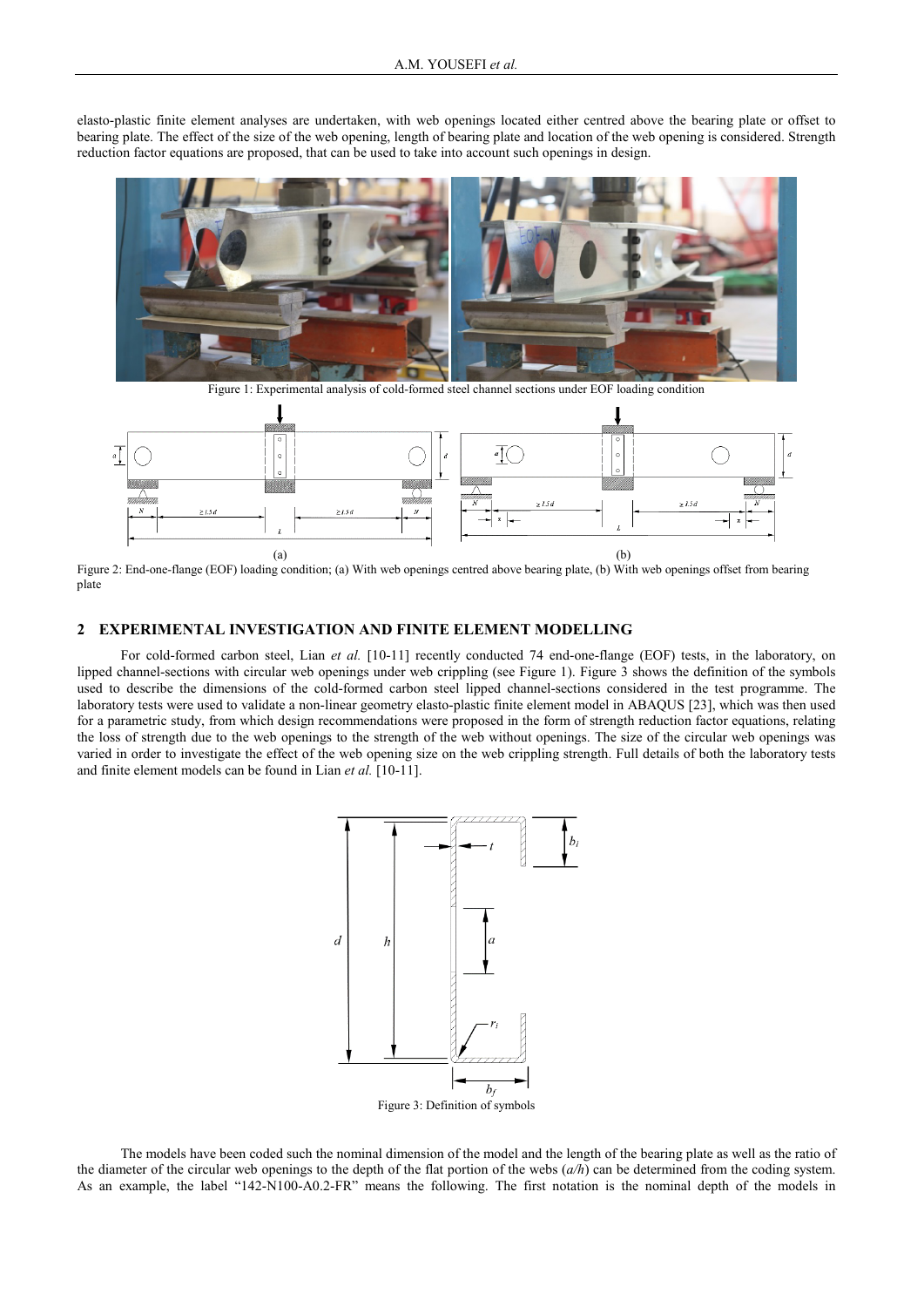millimeters. The notation "*N100*" indicates the length of bearing plate in millimeters (i.e. 100 mm). The notation "*A0.2*" indicates the ratio of the diameter of the openings to the depth of the flat portion of the webs (*a/h*) and are one of 0.2, 0.4, 0.6 and 0.8 (i.e. *A0.2* means  $a/h = 0.2$ ;  $A0.4$  means  $a/h = 0.4$  etc). Plain lipped channel-sections (i.e. without circular web openings) are denoted by " $A0$ ". The flange unfastened and fastened cases are identified as ''*FR*'' and ''*FX*'', respectively. Typical stress-strain curve for the duplex stainless steel material, was taken from Chen and Young [24]. Comparative hot-rolled steel stress strain curves can be found in Yousefi *et al.* [25] and Rezvani *et al*. [26].

Figure 4 compares the experimental and numerical load-displacement curves for a cold-formed carbon steel lipped channelsection,  $142\times60\times13$ -t1.3-N100-FR, covering the cases both with and without the circular web openings. As can be seen, there is good agreement between the failure loads of the tested specimens and the finite element results. For cold-formed stainless steel lipped channel-sections, the numerical failure loads with and without circular web openings were then determined for the duplex grade EN 1.4462.

These results were compared with the failure loads calculated in accordance with ASCE [27], NAS [28] and Eurocode-3 [29] (see Table 1). The failure loads predicted from the finite element model are similar to the standard codified failure loads of the sections.



(a) Centred circular web opening for the case of flange unfastened to bearing plate



(b) Offset circular web opening for the case of flange fastened to bearing plate

**Figure 4:** Comparison of finite element results and experimental test results for 142×60×13-t1.3-N100 (Lian et al. [10-11])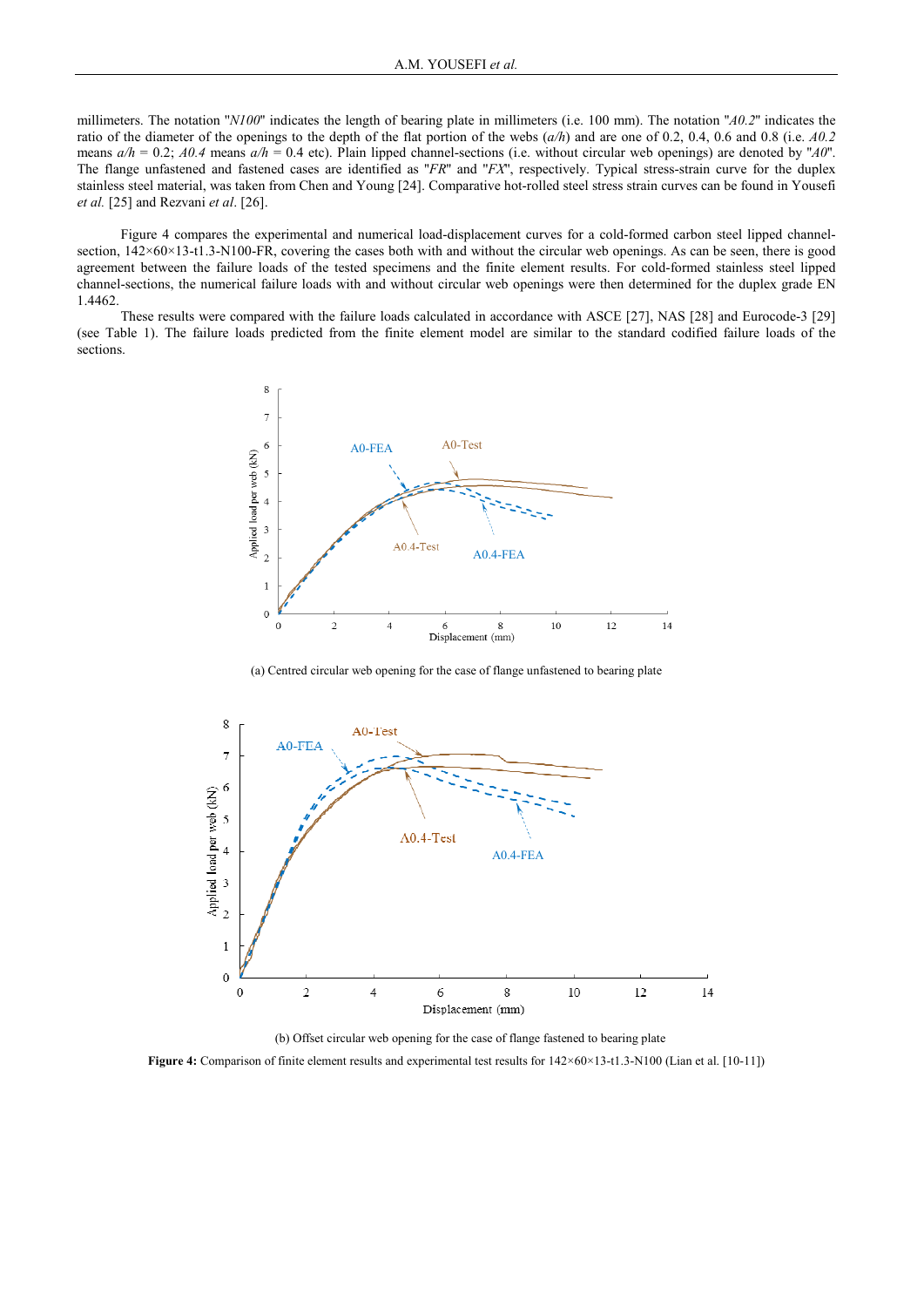| Specimen                 | Web<br>slenderness | Bearing<br>length to<br>thickness<br>ratio | Table 1. Comparison of numerical results with acsign strength for the ease of nange fastence to the bearing plate without encurar web opening<br>Bearing<br>length to web<br>height ratio | Inside bend<br>radius to<br>thickness<br>ratio | Failure<br>load per<br>web | Web crippling strength per<br>web predicted from current<br>design codes |       |       |                   | Comparison         |                        |  |
|--------------------------|--------------------|--------------------------------------------|-------------------------------------------------------------------------------------------------------------------------------------------------------------------------------------------|------------------------------------------------|----------------------------|--------------------------------------------------------------------------|-------|-------|-------------------|--------------------|------------------------|--|
|                          | h/t                | N/t                                        | N/h                                                                                                                                                                                       | $r_i/t$                                        | P <sub>FEA</sub>           | P <sub>NAS</sub>                                                         | PASCE | PEuro | P/P <sub>NA</sub> | P/P <sub>ASC</sub> | $P/$ $P_{\text{Euro}}$ |  |
|                          |                    |                                            |                                                                                                                                                                                           |                                                | (kN)                       | (kN)                                                                     | (kN)  |       | S                 | Е                  |                        |  |
| 142-N100                 | 114.01             | 81.3                                       | 0.71                                                                                                                                                                                      | 3.9                                            | 3.11                       | 5.87                                                                     | 2.84  | 2.73  | 0.53              | 1.10               | 1.14                   |  |
| 142-N120                 | 111.67             | 96                                         | 0.86                                                                                                                                                                                      | 3.84                                           | 3.23                       | 5.95                                                                     | 2.86  | 2.83  | 0.54              | 1.13               | 1.14                   |  |
| 142-N150                 | 112.64             | 120.97                                     | 1.07                                                                                                                                                                                      | 3.87                                           | 3.55                       | 6.39                                                                     | 3.15  | 3.24  | 0.56              | 1.13               | 1.10                   |  |
| 202-N100                 | 147.62             | 74.07                                      | 0.5                                                                                                                                                                                       | 3.7                                            | 3.27                       | 6.69                                                                     | 3.31  | 3.13  | 0.49              | 0.99               | 1.04                   |  |
| 202-N120                 | 147.68             | 88.89                                      | 0.6                                                                                                                                                                                       | 3.7                                            | 3.52                       | 7.17                                                                     | 3.59  | 3.51  | 0.49              | 0.98               | 1.00                   |  |
| 202-N150                 | 147.72             | 111.11                                     | 0.75                                                                                                                                                                                      | 3.7                                            | 3.89                       | 7.82                                                                     | 4.01  | 4.08  | 0.50              | 0.97               | 0.95                   |  |
| 302-N100                 | 157.69             | 52.63                                      | 0.33                                                                                                                                                                                      | 2.63                                           | 5.80                       | 11.14                                                                    | 6.02  | 5.53  | 0.52              | 0.96               | 1.05                   |  |
| 302-N120                 | 157.13             | 63.16                                      | 0.4                                                                                                                                                                                       | 2.63                                           | 6.21                       | 11.90                                                                    | 6.56  | 6.01  | 0.52              | 0.95               | 1.03                   |  |
| 302-N150                 | 157.67             | 78.95                                      | 0.5                                                                                                                                                                                       | 2.63                                           | 6.85                       | 12.93                                                                    | 7.18  | 6.87  | 0.53              | 0.95               | 1.00                   |  |
| Mean, Pm                 |                    |                                            |                                                                                                                                                                                           |                                                |                            |                                                                          |       |       | 0.52              | 1.02               | 1.05                   |  |
| Coefficient of variation |                    |                                            |                                                                                                                                                                                           |                                                |                            |                                                                          |       |       | 0.05              | 0.08               | 0.06                   |  |

| . Comparison of numerical results with design strength for the case of flange fastened to the bearing plate without circular web opening.<br>Table 1. |  |  |
|-------------------------------------------------------------------------------------------------------------------------------------------------------|--|--|
|                                                                                                                                                       |  |  |

#### **3 PARAMETRIC STUDY FOR DUPLEX STAINLESS STEEL GRADE**

In this study, in order to investigate the effect of circular web openings on the web crippling strength of cold-formed stainless steel lipped channel-sections, a total of 728 finite element models of lipped channel-sections with various dimensions and thicknesses were considered for the duplex EN1.4462 stainless steel grade. Table 2 shows the web crippling strengths determined from finite element analyses for the duplex EN 1.4462 stainless steel grade. The web crippling strengths for sections with circular web openings were divided by that for sections without web openings and considered as the strength reduction factor (R). The effects of parameters such as the web opening diameters (*a*), length of bearing plates (*N*) and location of web openings in the web (*x*) on web crippling strength is shown in Figures 5-7 for the C142 specimen. As can be seen, the reduction in strength increases as the parameter *a/h* increases. The reduction in strength of the flange unfastened case is more than fastened case and the reduction in strength increases as the section becomes thinner. Also, it can be seen that the reduction in strength is more sensitive to the horizontal distance of the web opening to the bearing plate and the reduction in strength is slightly less for the flange fastened case, compared with the flange unfastened case.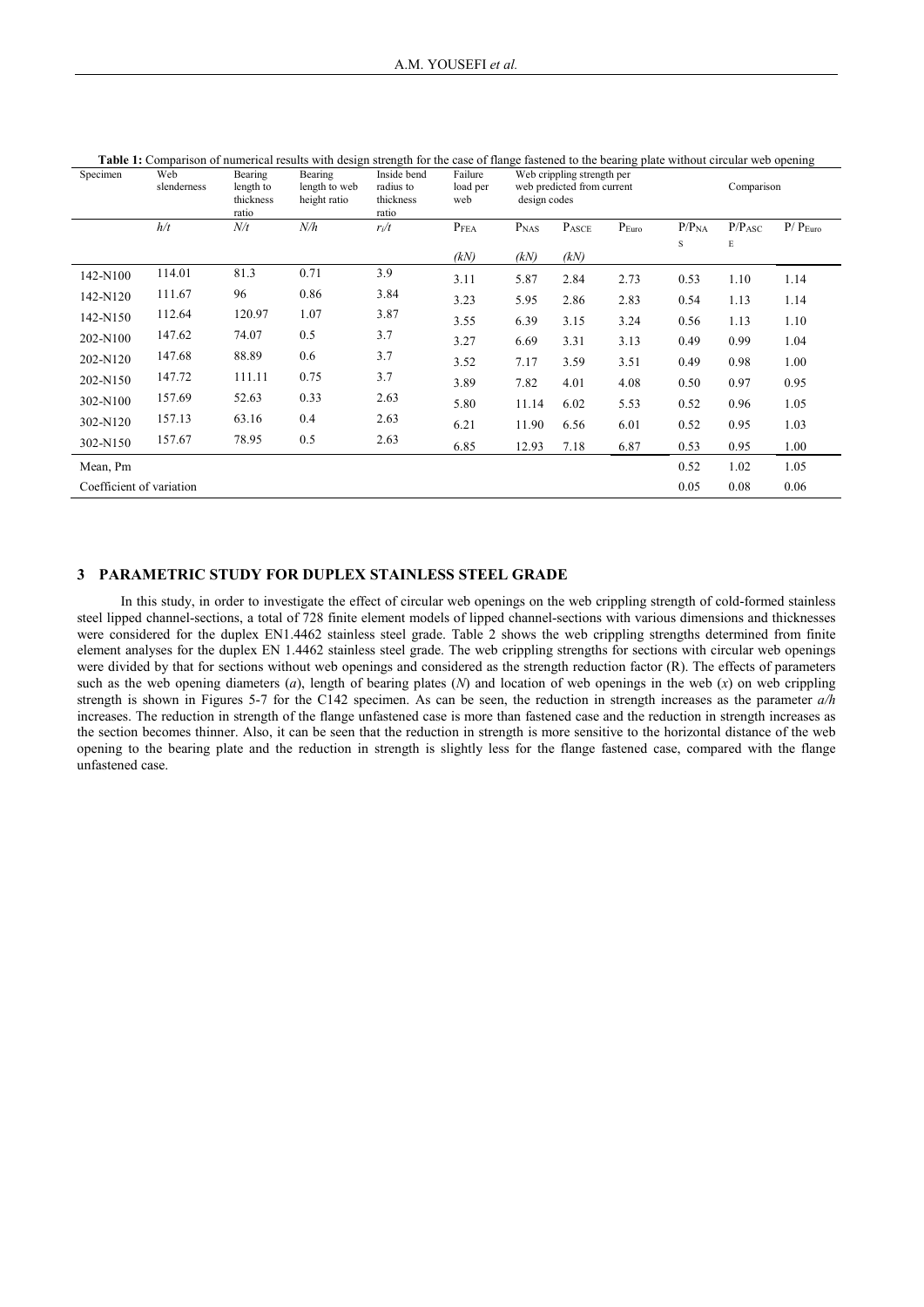| Specimen    | Thickness        | Unfastened FEA load per web, PFEA |        |                |                | Fastened FEA load per web, PFEA |       |        |                |                              |                          |
|-------------|------------------|-----------------------------------|--------|----------------|----------------|---------------------------------|-------|--------|----------------|------------------------------|--------------------------|
|             | $\boldsymbol{t}$ | A(0)                              | A(0.2) | A(0.4)         | A(0.6)         | A(0.8)                          | A(0)  | A(0.2) | A(0.4)         | A(0.6)                       | A(0.8)                   |
|             | (mm)             | (kN)                              | (kN)   | (kN)           | (kN)           | (kN)                            | (kN)  | (kN)   | (kN)           | (kN)                         | (kN)                     |
| 142-N100-FR | 1.27             | 2.45                              | 2.37   | 2.05           | 1.66           | ÷,                              | 3.68  | 3.55   | 3.07           | 2.67                         |                          |
| 142-N100-FR | 4.00             | 21.99                             | 21.79  | 20.74          | 20.32          | $\overline{\phantom{a}}$        | 27.98 | 27.94  | 27.74          | 25.84                        |                          |
| 142-N100-FR | 6.00             | 31.36                             | 31.33  | 31.16          | 30.27          | $\overline{\phantom{a}}$        | 34.88 | 34.84  | 34.66          | 33.75                        |                          |
| 142-N120-FR | 1.27             | 2.71                              | 2.64   | 2.29           | 1.91           | $\overline{\phantom{a}}$        | 3.77  | 3.63   | 3.23           | 2.82                         |                          |
| 142-N120-FR | 4.00             | 20.98                             | 20.92  | 20.89          | 20.06          | $\blacksquare$                  | 27.50 | 27.47  | 27.33          | 26.70                        | $\sim$                   |
| 142-N120-FR | 6.00             | 30.87                             | 30.74  | 30.59          | 30.09          | $\overline{\phantom{a}}$        | 34.35 | 34.32  | 34.16          | 33.58                        | $\overline{a}$           |
| 142-N150-FR | 1.28             | 2.89                              | 2.80   | 2.47           | 2.12           | 1.76                            | 4.10  | 3.96   | 3.58           | 3.18                         | 2.74                     |
| 142-N150-FR | 4.00             | 20.93                             | 20.85  | 20.50          | 19.96          | 17.25                           | 26.69 | 26.67  | 26.57          | 26.13                        | 22.95                    |
| 142-N150-FR | 6.00             | 29.89                             | 29.86  | 29.73          | 29.35          | 27.24                           | 33.75 | 33.72  | 33.57          | 33.20                        | 29.84                    |
| 202-N100-FR | 1.39             | 2.45                              | 2.38   | 2.05           | $\overline{a}$ | $\blacksquare$                  | 3.72  | 3.57   | 3.06           |                              |                          |
| 202-N100-FR | 4.00             | 22.46                             | 21.89  | 18.06          |                | $\overline{\phantom{a}}$        | 30.35 | 30.12  | 26.59          | ÷,                           |                          |
| 202-N100-FR | 6.00             | 32.57                             | 32.51  | 31.97          | $\blacksquare$ | $\overline{\phantom{a}}$        | 35.86 | 35.79  | 35.46          | ÷,                           | $\sim$                   |
| 202-N120-FR | 1.39             | 2.57                              | 2.49   | 2.20           | 1.73           | $\blacksquare$                  | 3.97  | 3.80   | 3.31           | 2.78                         |                          |
| 202-N120-FR | 4.00             | 22.39                             | 22.36  | 19.47          | 14.64          | $\overline{\phantom{a}}$        | 30.30 | 30.18  | 29.30          | 22.41                        |                          |
| 202-N120-FR | 6.00             | 32.32                             | 32.27  | 32.00          | 29.37          | $\blacksquare$                  | 35.59 | 35.53  | 35.28          | 33.46                        |                          |
| 202-N150-FR | 1.39             | 2.70                              | 2.62   | 2.34           | 1.92           | $\overline{\phantom{a}}$        | 4.31  | 4.13   | 3.68           | 3.08                         | $\blacksquare$           |
| 202-N150-FR | 4.00             | 22.15                             | 21.73  | 21.01          | 16.68          | $\overline{\phantom{a}}$        | 29.76 | 29.68  | 29.32          | 27.55                        |                          |
| 202-N150-FR | 6.00             | 31.75                             | 31.70  | 31.50          | 30.65          | $\blacksquare$                  | 35.19 | 35.14  | 34.92          | 34.17                        |                          |
| 302-N100-FR | 1.98             | 4.62                              | 4.47   | $\overline{a}$ | L,             | $\blacksquare$                  | 6.54  | 6.29   | $\overline{a}$ | L,                           | $\sim$                   |
| 302-N100-FR | 4.00             | 21.45                             | 20.16  | $\overline{a}$ |                | ÷,                              | 30.04 | 28.95  | $\overline{a}$ |                              |                          |
| 302-N100-FR | 6.00             | 32.97                             | 32.78  | $\overline{a}$ |                | $\overline{\phantom{a}}$        | 36.34 | 36.23  | L.             |                              |                          |
| 302-N120-FR | 1.98             | 4.78                              | 4.61   | 3.82           |                | $\blacksquare$                  | 6.93  | 6.63   | 5.36           |                              |                          |
| 302-N120-FR | 4.00             | 22.24                             | 20.91  | 16.82          |                | $\overline{\phantom{a}}$        | 30.90 | 30.13  | 24.93          |                              | $\blacksquare$           |
| 302-N120-FR | 6.00             | 32.90                             | 32.78  | 31.39          |                | $\blacksquare$                  | 36.17 | 36.09  | 35.36          |                              |                          |
| 302-N150-FR | 1.99             | 5.02                              | 4.89   | 4.00           |                | $\blacksquare$                  | 7.55  | 7.20   | 5.94           |                              |                          |
| 302-N150-FR | 4.00             | 23.06                             | 21.87  | 17.95          |                | $\overline{\phantom{a}}$        | 31.16 | 30.78  | 27.71          |                              |                          |
| 302-N150-FR | 6.00             | 32.67                             | 32.58  | 31.94          | $\overline{a}$ | $\overline{\phantom{a}}$        | 35.99 | 35.92  | 35.57          | $\qquad \qquad \blacksquare$ | $\overline{\phantom{a}}$ |

**Table 2**: Web crippling strengths of duplex stainless steel sections predicted from finite element analysis **a**: *a/h* for centred circular web opening case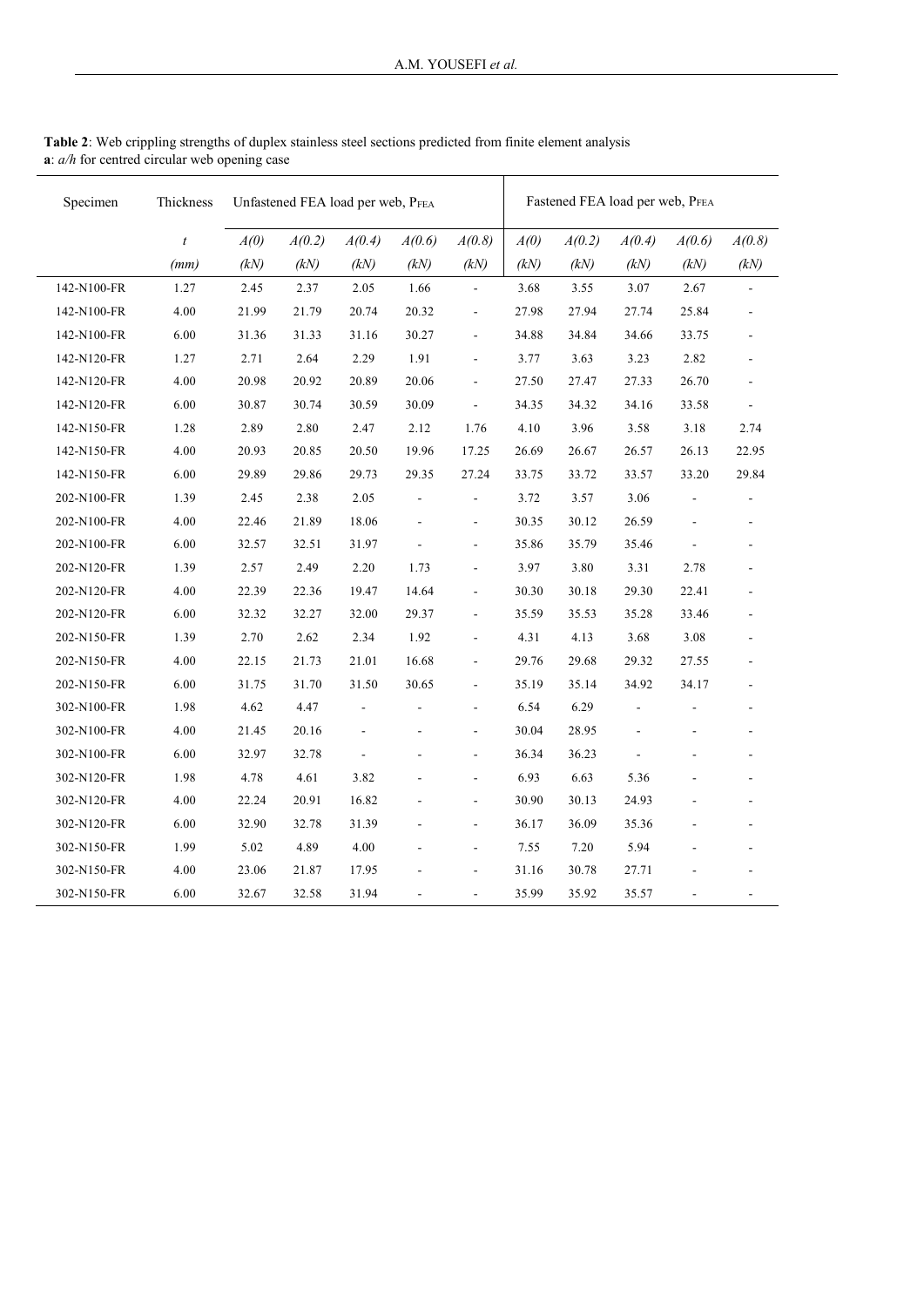| Specimen    | Thickness | Unfastened FEA load per web, PFEA |        |        |        | Fastened FEA load per web, PFEA |        |        |        |
|-------------|-----------|-----------------------------------|--------|--------|--------|---------------------------------|--------|--------|--------|
|             | $\cal T$  | A(0)                              | A(0.2) | A(0.4) | A(0.6) | A(0)                            | A(0.2) | A(0.4) | A(0.6) |
|             | (mm)      | (kN)                              | (kN)   | (kN)   | (kN)   | (kN)                            | (kN)   | (kN)   | (kN)   |
| 142-N100-FR | 1.27      | 2.45                              | 2.45   | 2.40   | 2.32   | 3.68                            | 3.66   | 3.58   | 3.47   |
| 142-N100-FR | 4.00      | 21.97                             | 21.93  | 21.72  | 19.95  | 27.98                           | 27.94  | 27.62  | 24.44  |
| 142-N100-FR | 6.00      | 31.37                             | 31.31  | 30.99  | 28.81  | 34.88                           | 34.76  | 34.48  | 32.60  |
| 142-N120-FR | 1.27      | 2.73                              | 2.72   | 2.68   | 2.60   | 3.77                            | 3.76   | 3.69   | 3.59   |
| 142-N120-FR | 4.00      | 21.72                             | 21.68  | 21.46  | 19.51  | 27.50                           | 27.46  | 27.11  | 23.87  |
| 142-N120-FR | 6.00      | 30.78                             | 30.71  | 30.38  | 28.07  | 34.35                           | 34.29  | 33.95  | 32.02  |
| 142-N150-FR | 1.28      | 2.90                              | 2.90   | 2.87   | 2.77   | 4.10                            | 4.08   | 4.03   | 3.94   |
| 142-N150-FR | 4.00      | 20.94                             | 20.90  | 20.65  | 18.53  | 26.69                           | 26.66  | 26.23  | 24.41  |
| 142-N150-FR | 6.00      | 29.89                             | 29.83  | 29.46  | 26.90  | 33.75                           | 33.68  | 33.34  | 31.28  |
| 202-N100-FR | 1.39      | 2.45                              | 2.42   | 2.32   | 2.14   | 3.72                            | 3.71   | 3.62   | 3.41   |
| 202-N100-FR | 4.00      | 22.46                             | 22.34  | 21.90  | 20.44  | 30.35                           | 30.27  | 29.92  | 27.82  |
| 202-N100-FR | 6.00      | 32.57                             | 32.48  | 32.09  | 30.75  | 35.86                           | 35.76  | 35.36  | 34.06  |
| 202-N120-FR | 1.39      | 2.57                              | 2.53   | 2.44   | 2.28   | 3.97                            | 3.95   | 3.85   | 3.68   |
| 202-N120-FR | 4.00      | 22.39                             | 22.28  | 21.86  | 20.71  | 30.30                           | 30.23  | 29.86  | 26.11  |
| 202-N120-FR | 6.00      | 32.32                             | 32.23  | 31.85  | 30.47  | 35.59                           | 35.50  | 35.10  | 33.80  |
| 202-N150-FR | 1.39      | 2.70                              | 2.67   | 2.57   | 2.44   | 4.31                            | 4.29   | 4.19   | 4.06   |
| 202-N150-FR | 4.00      | 22.15                             | 22.06  | 21.77  | 20.57  | 29.76                           | 29.69  | 29.32  | 26.84  |
| 202-N150-FR | 6.00      | 31.75                             | 31.66  | 31.29  | 29.80  | 35.19                           | 35.10  | 34.71  | 33.39  |
| 302-N100-FR | 1.98      | 4.62                              | 4.62   | 4.40   | 4.08   | 6.54                            | 6.41   | 6.19   | 5.94   |
| 302-N100-FR | 2.00      | 21.45                             | 21.22  | 20.65  | 19.82  | 30.04                           | 29.93  | 29.56  | 28.62  |
| 302-N100-FR | 4.00      | 32.97                             | 32.85  | 32.39  | 31.08  | 36.34                           | 36.24  | 35.80  | 34.50  |
| 302-N120-FR | 1.98      | 4.78                              | 4.78   | 4.57   | 4.30   | 6.93                            | 6.81   | 6.63   | 6.41   |
| 302-N120-FR | 2.00      | 22.24                             | 22.03  | 21.50  | 20.63  | 30.90                           | 30.79  | 30.39  | 29.20  |
| 302-N120-FR | 4.00      | 32.90                             | 32.79  | 32.33  | 31.00  | 36.17                           | 36.07  | 35.64  | 34.33  |
| 302-N150-FR | 1.99      | 5.09                              | 5.05   | 4.89   | 4.63   | 7.55                            | 7.47   | 7.31   | 7.06   |
| 302-N150-FR | 2.00      | 23.06                             | 22.90  | 22.39  | 21.38  | 31.16                           | 31.05  | 30.63  | 29.30  |
| 302-N150-FR | 4.00      | 32.67                             | 32.56  | 32.11  | 30.78  | 35.99                           | 35.90  | 35.47  | 34.18  |

**b:** *a/h* for offset circular web opening case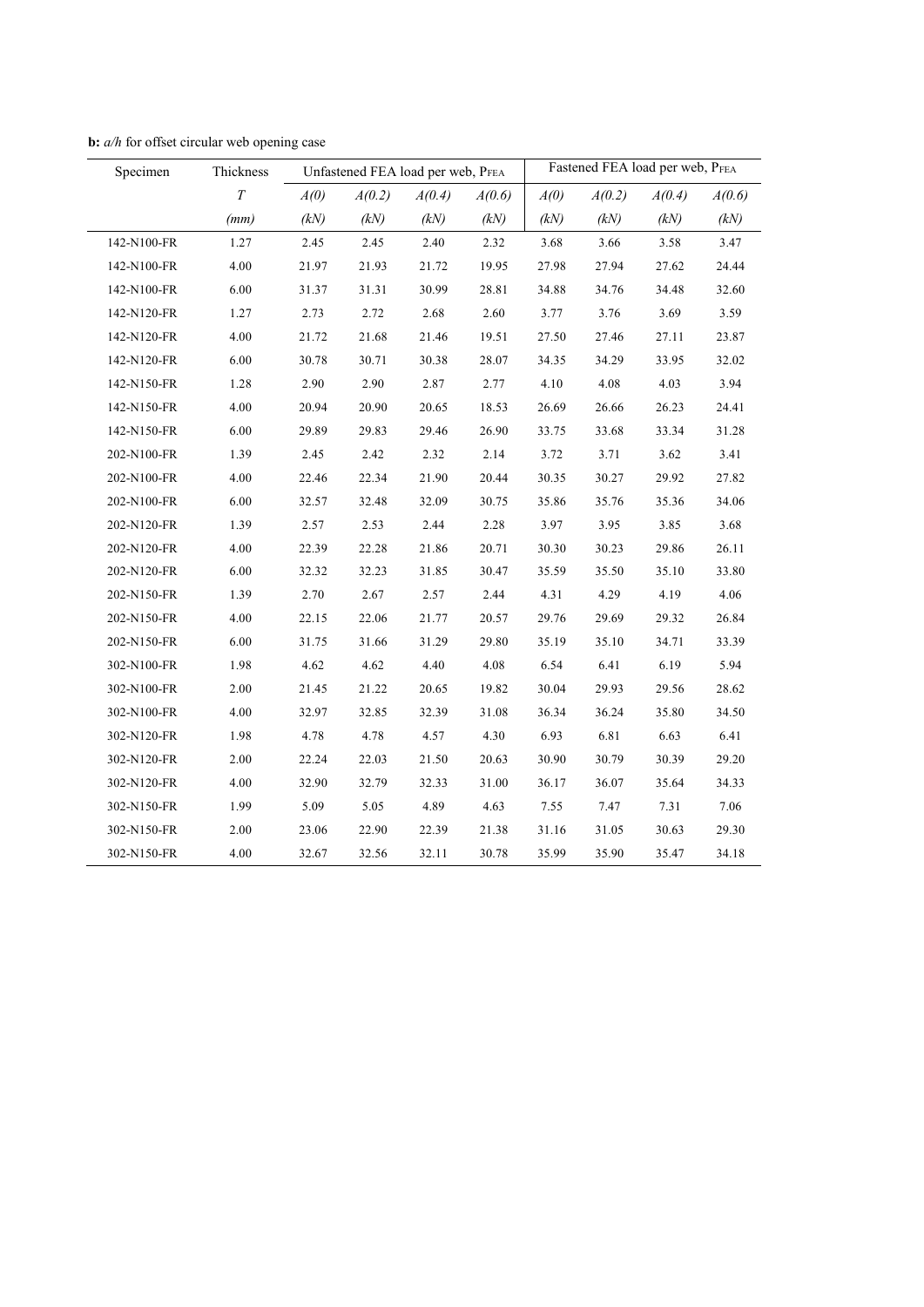| Specimen         | Thickness        | Unfastened FEA load per web, P(FEA) |                          |               | Fastened FEA load per web, PFEA |                     |                          |                           |                      |
|------------------|------------------|-------------------------------------|--------------------------|---------------|---------------------------------|---------------------|--------------------------|---------------------------|----------------------|
|                  | $\boldsymbol{t}$ | X(0)                                | X(0.2)                   | X(0.4)        | X(0.6)                          | X(0)                | X(0.2)                   | X(0.4)                    | X(0.6)               |
|                  | (mm)             | (kN)                                | (kN)                     | (kN)          | (kN)                            | (kN)                | (kN)                     | (kN)                      | (kN)                 |
| 142-N100-A0-FR   | 1.27             | 2.38                                | 2.38                     | 2.38          | 2.38                            | 3.63                | 3.63                     | 3.63                      | 3.63                 |
| 142-N100-A0.2-FR | 1.27             | 2.33                                | 2.34                     | 2.35          | 2.36                            | 3.57                | 3.58                     | 3.60                      | 3.62                 |
| 142-N100-A0.4-FR | 1.27             | 2.18                                | 2.22                     | 2.26          | 2.29                            | 3.39                | 3.44                     | 3.50                      | 3.53                 |
| 142-N100-A0.6-FR | 1.27             | 1.99                                | 2.07                     | 2.14          | 2.20                            | 3.16                | 3.24                     | 3.32                      | 3.37                 |
| 142-N100-A0.8-FR | 1.27             | $\sim$                              | $\sim$ $\sim$            | $\sim$ $\sim$ | $\sim$ $\sim$                   | $\sim$ $\sim$       | $\sim$                   | $---$                     | $\sim$               |
| 142-N120-A0-FR   | 1.27             | 2.68                                | 2.68                     | 2.68          | 2.68                            | 3.74                | 3.74                     | 3.74                      | 3.74                 |
| 142-N120-A0.2-FR | 1.27             | 2.63                                | 2.64                     | 2.65          | 2.63                            | 3.68                | 3.69                     | 3.71                      | 3.73                 |
| 142-N120-A0.4-FR | 1.27             | 2.39                                | 2.43                     | 2.47          | 2.39                            | 3.51                | 3.56                     | 3.61                      | 3.63                 |
| 142-N120-A0.6-FR | 1.27             | 2.22                                | 2.29                     | 2.36          | 2.22                            | 3.29                | 3.37                     | 3.43                      | 3.47                 |
| 142-N120-A0.8-FR | 1.27             | $\hspace{0.05cm} \ldots$            | $\hspace{0.05cm} \ldots$ | $\sim$ $\sim$ | $\sim$ $\sim$                   | $\frac{1}{2}$       | $\sim$                   | $\qquad \qquad -\qquad -$ | $\frac{1}{2}$        |
| 142-N150-A0-FR   | 1.28             | 2.74                                | 2.74                     | 2.74          | 2.74                            | 4.07                | 4.07                     | 4.07                      | 4.07                 |
| 142-N150-A0.2-FR | 1.28             | 2.69                                | 2.70                     | 2.70          | 2.71                            | 4.01                | 4.02                     | 4.04                      | 4.06                 |
| 142-N150-A0.4-FR | 1.28             | 2.56                                | 2.60                     | 2.62          | 2.65                            | 3.86                | 3.91                     | 3.94                      | 3.96                 |
| 142-N150-A0.6-FR | 1.28             | 2.42                                | 2.47                     | 2.53          | 2.57                            | 3.66                | 3.71                     | 3.75                      | 3.79                 |
| 142-N150-A0.8-FR | 1.28             | 2.38                                | 2.47                     | 2.53          | 2.55                            | $\sim$              | $\sim$                   | $\frac{1}{2}$             | $\sim$               |
| 202-N100-A0-FR   | 1.39             | 2.26                                | 2.26                     | 2.26          | 2.26                            | 3.72                | 3.72                     | 3.72                      | 3.72                 |
| 202-N100-A0.2-FR | 1.39             | 2.21                                | 2.22                     | 2.22          | 2.37                            | 3.63                | 3.64                     | 3.68                      | 3.71                 |
| 202-N100-A0.4-FR | 1.39             | 2.05                                | 2.17                     | 2.23          | 2.26                            | 3.45                | 3.54                     | 3.55                      | 3.61                 |
| 202-N100-A0.6-FR | 1.39             | 1.81                                | 1.86                     | 1.92          | 1.98                            | 3.08                | 3.21                     | 3.33                      | 3.38                 |
| 202-N120-A0-FR   | 1.39             | 2.38                                | 2.38                     | 2.38          | 2.38                            | 3.96                | 3.96                     | 3.96                      | 3.96                 |
| 202-N120-A0.2-FR | 1.39             | 2.28                                | 2.28                     | 2.29          | 2.42                            | 3.67                | 3.71                     | 3.93                      | 3.96                 |
| 202-N120-A0.4-FR | 1.39             | 2.16                                | 2.19                     | 2.21          | 2.37                            | 3.65                | 3.74                     | 3.80                      | 3.85                 |
| 202-N120-A0.6-FR | 1.39             | 1.92                                | 2.07                     | 2.07          | 2.22                            | 3.39                | 3.49                     | 3.56                      | 3.61                 |
| 202-N150-A0-FR   | 1.45             | 2.51                                | 2.51                     | 2.51          | 2.51                            | 4.33                | 4.33                     | 4.33                      | 4.33                 |
| 202-N150-A0.2-FR | 1.45             | 2.46                                | 2.47                     | 2.47          | 2.60                            | 4.26                | 4.29                     | 4.32                      | 4.34                 |
| 202-N150-A0.4-FR | 1.45             | 2.30                                | 2.32                     | 2.35          | 2.50                            | 4.08                | 4.15                     | 4.17                      | 4.19                 |
| 202-N150-A0.6-FR | 1.45             | 2.11                                | 2.19                     | 2.25          | 2.37                            | 3.80                | 3.88                     | 3.93                      | 4.01                 |
| 302-N100-A0-FR   | 1.98             | 4.05                                | 4.05                     | 4.05          | 4.05                            | 6.52                | 6.52                     | 6.52                      | 6.52                 |
| 302-N100-A0.2-FR | 1.98             | 3.95                                | 3.97                     | 4.01          | 4.05                            | 6.35                | 6.49                     | 6.50                      | 6.54                 |
| 302-N120-A0-FR   | 1.96             | 4.21                                | 4.21                     | 4.21          | 4.21                            | 6.90                | 6.90                     | 6.90                      | 6.90                 |
| 302-N120-A0.2-FR | 1.96             | 4.14                                | 4.18                     | 4.22          | 4.23                            | 6.71                | 6.78                     | 6.85                      | 6.89                 |
| 302-N120-A0.4-FR | 1.96             | 3.83                                | 3.97                     | 4.04          | 4.05                            | 6.45                | 6.60                     | 6.65                      | 6.67                 |
| 302-N120-A0.6-FR | 1.96             | 3.38                                | 3.61                     | 3.72          | 3.78                            | ---                 | $\hspace{0.05cm} \ldots$ | ---                       | $\scriptstyle\cdots$ |
| 302-N150-A0-FR   | 1.99             | 4.53                                | 4.53                     | 4.53          | 4.53                            | 7.88                | 7.88                     | 7.88                      | 7.88                 |
| 302-N150-A0.2-FR | 1.99             | 4.43                                | 4.48                     | 4.51          | 4.50                            | 7.58                | 7.60                     | 7.64                      | 7.67                 |
| 302-N150-A0.4-FR | 1.99             | 4.11                                | 4.24                     | 4.31          | 4.32                            | 7.19                | 7.24                     | 7.26                      | 7.41                 |
| 302-N150-A0.6-FR | 1.99             | 3.68                                | 3.89                     | 3.99          | 4.06                            | $\qquad \qquad - -$ | ---                      | $\qquad \qquad -$         | ---                  |

**c:** *x/h* for offset circular web opening case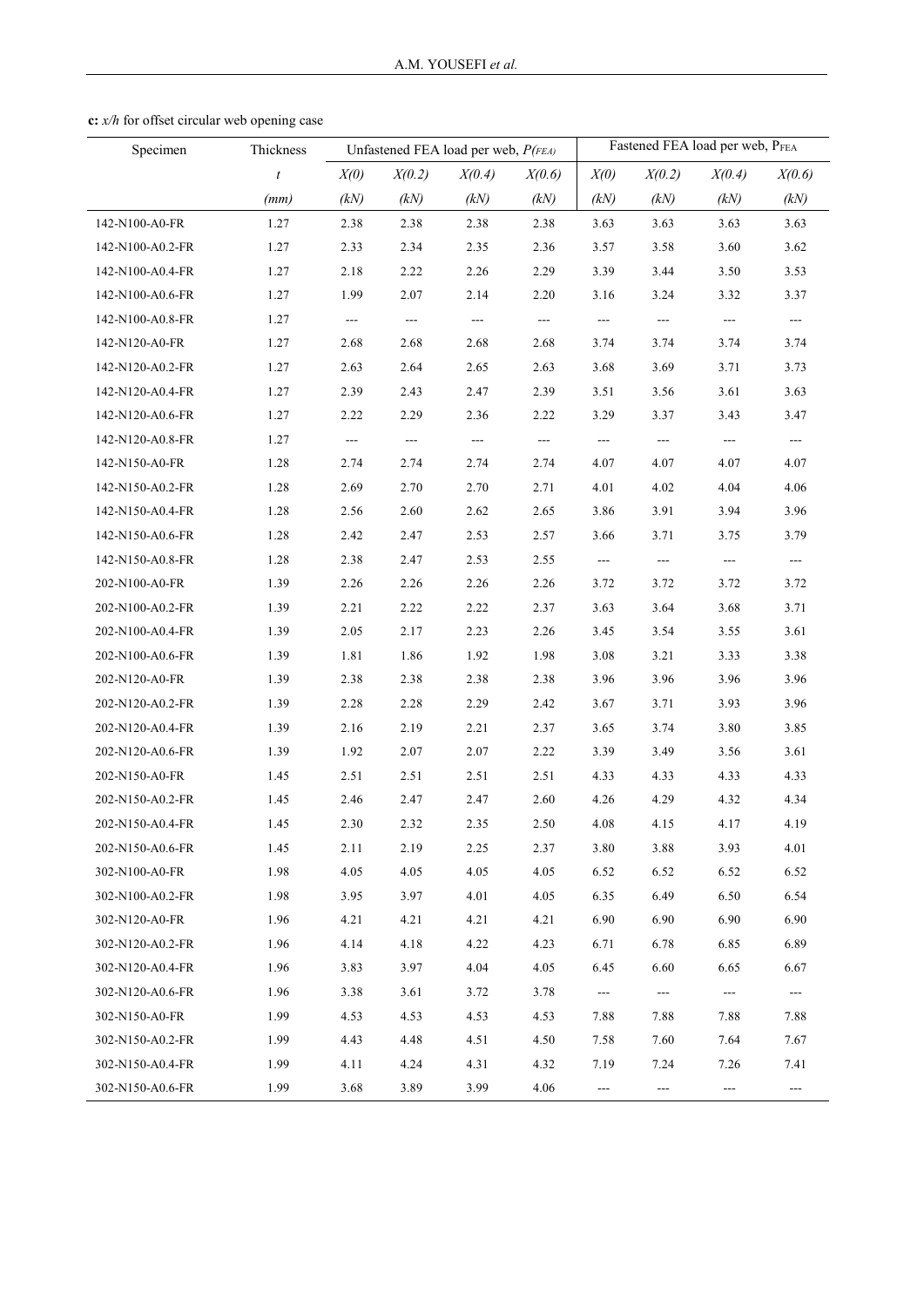

**Figure 5:** Variation in reduction factors with *a/h* ratio for C142 section with centered web opening



 (a) Flange unfastened case (b) Flange fastened case **Figure 6:** Variation in reduction factors with *N/h* for C142 section with centred web opening



**Figure 7:** Variation in reduction factors with  $x/h$  for C142 section with offset web opening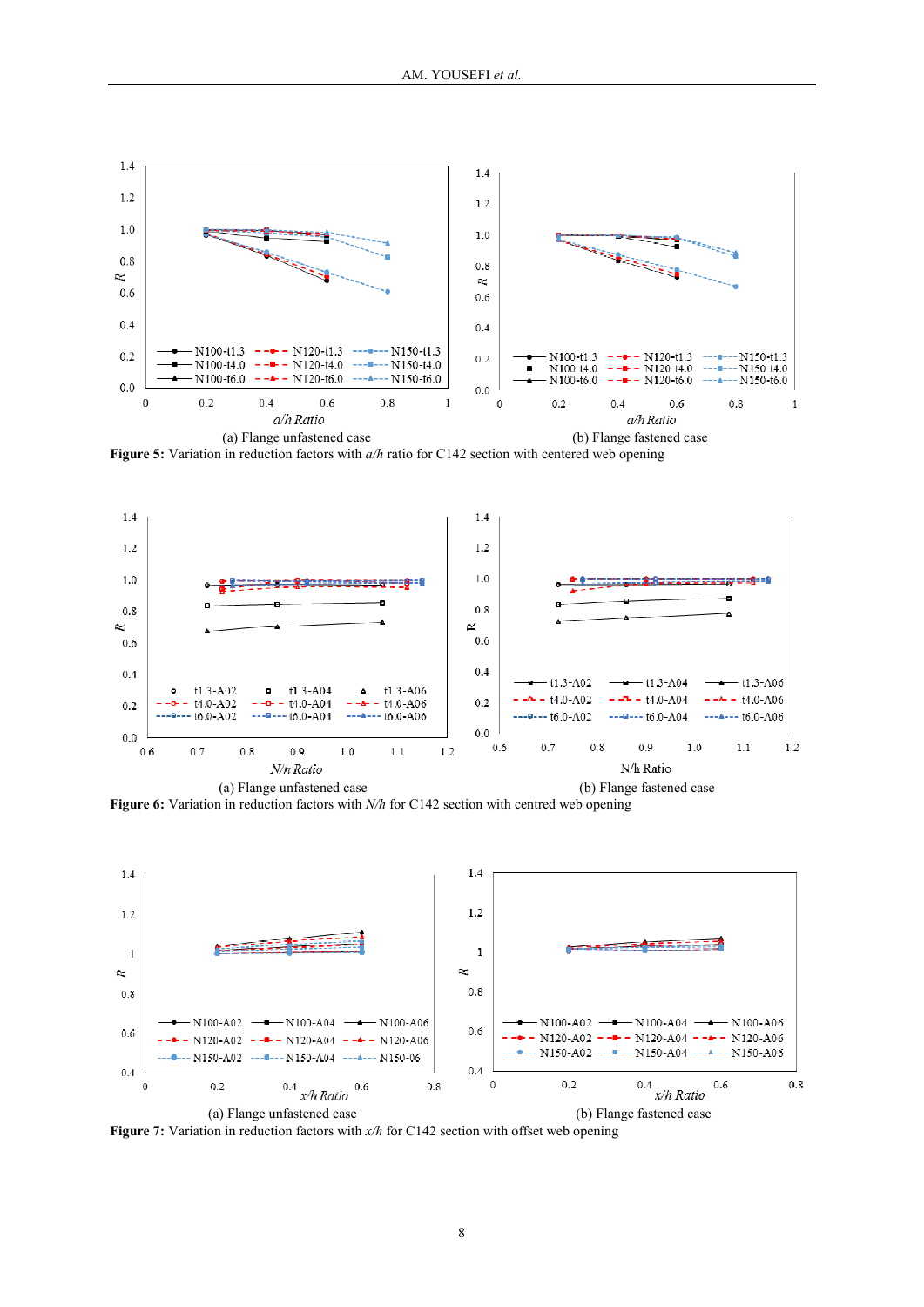#### **4 PROPOSED STRENGTH REDUCTION FACTORS**

Table 2 shows the dimensions considered and web crippling strengths of the duplex grade stainless steel sections predicted from the finite element analysis. Using bivariate linear regression analysis, four new strength reduction factor equations  $(R_p)$  for duplex stainless steel EN 1.4462 grade with web openings are proposed. The equations are as follows:

*For centred web opening:* 

For the case where the flange is unfastened to the bearing plate,

$$
R_p = 1.11 - 0.37 \left(\frac{a}{h}\right) - 0.04 \left(\frac{N}{h}\right) \le 1\tag{1}
$$

For the case where the flange is fastened to the bearing plate,

$$
R_p = 1.08 - 0.33\left(\frac{a}{h}\right) - 0.01\left(\frac{N}{h}\right) \le 1\tag{2}
$$

*For offset web opening:* 

For the case where the flange is unfastened to the bearing plate,

$$
R_p = 0.91 + 0.19\left(\frac{a}{h}\right) + 0.11\left(\frac{x}{h}\right) \le 1\tag{3}
$$

For the case where the flange is fastened to the bearing plate,

$$
R_p = 0.89 + 0.24\left(\frac{a}{h}\right) + 0.11\left(\frac{x}{h}\right) \le 1\tag{4}
$$

The limits for the reduction factor equations (1), (2), (3) and (4) are  $h/t \le 157.8$ ,  $N/t = 120.97$ ,  $N/h \le 1.15$ ,  $a/h \le 0.8$ , and  $\theta = 90$ °.

#### **5 COMPARISON OF NUMERICAL RESULTS WITH PROPOSED REDUCTION FACTORS**

For the duplex stainless steel grade, the values of the strength reduction factor (*R*) obtained from the numerical results are compared with the values of the proposed strength reduction factor  $(R_p)$  calculated using Eqs. (1)-(4). The results for C142 are shown in Figure 8. In order to evaluate the accuracy of proposed equations, extensive statistical reliability analyses are performed. The results are summarized in Table 3.

It should be noted, in calculating the reliability index, the resistance factor of  $\phi$ =0.85 was used, corresponding to the reliability index β from the NAS specification. According to the NAS specification, design rules are reliable if the reliability index are more than 2.5. As can be seen in Table 3, the proposed reduction factors are a good match with the numerical results for the both cases of flanges unfastened and flanges fastened to the bearing plates.

For example, for the centred circular web opening, the mean value of the web crippling reduction factor ratios are 1.00 and 1.01 for the cases of flange unfastened and flange fastened to the bearing plate, respectively. The corresponding values of COV are 0.03 and 0.03, respectively. Similarly, the reliability index values (*β*) are 2.82 and 2.86, respectively. For the offset circular web opening, the mean value of the web crippling reduction factor ratios are 1.04 and 1.04 for the cases of flange unfastened and flange fastened to the bearing plate, respectively. The corresponding values of COV are 0.04 and 0.05, respectively. Similarly, the reliability index values (*β*) are 2.97 and 2.94, respectively.

| <b>Table 3:</b> Statistical analysis of strength reduction factor for duplex stainless steel grade |                                |                                                   |                                                  |                              |  |  |  |  |  |  |
|----------------------------------------------------------------------------------------------------|--------------------------------|---------------------------------------------------|--------------------------------------------------|------------------------------|--|--|--|--|--|--|
|                                                                                                    |                                | Centred circular web opening<br>$R$ (FEA) / $R_p$ | Offset circular web opening<br>$R$ (FEA) / $R_p$ |                              |  |  |  |  |  |  |
| Statistical parameters                                                                             | Unfastened<br>to bearing plate | Fastened<br>to bearing plate                      | Unfastened<br>to bearing plate                   | Fastened<br>to bearing plate |  |  |  |  |  |  |
| Number of data                                                                                     | 69                             | 69                                                | 84                                               | 81                           |  |  |  |  |  |  |
| Mean, $P_m$                                                                                        | 0.99                           | 1.00                                              | 1.04                                             | 1.04                         |  |  |  |  |  |  |
| Coefficient of variation, $V_p$                                                                    | 0.09                           | 0.08                                              | 0.04                                             | 0.05                         |  |  |  |  |  |  |
| Reliability index, $\beta$                                                                         | 2.62                           | 2.69                                              | 2.97                                             | 2.95                         |  |  |  |  |  |  |
| Resistance factor, $\phi$                                                                          | 0.85                           | 0.85                                              | 0.85                                             | 0.85                         |  |  |  |  |  |  |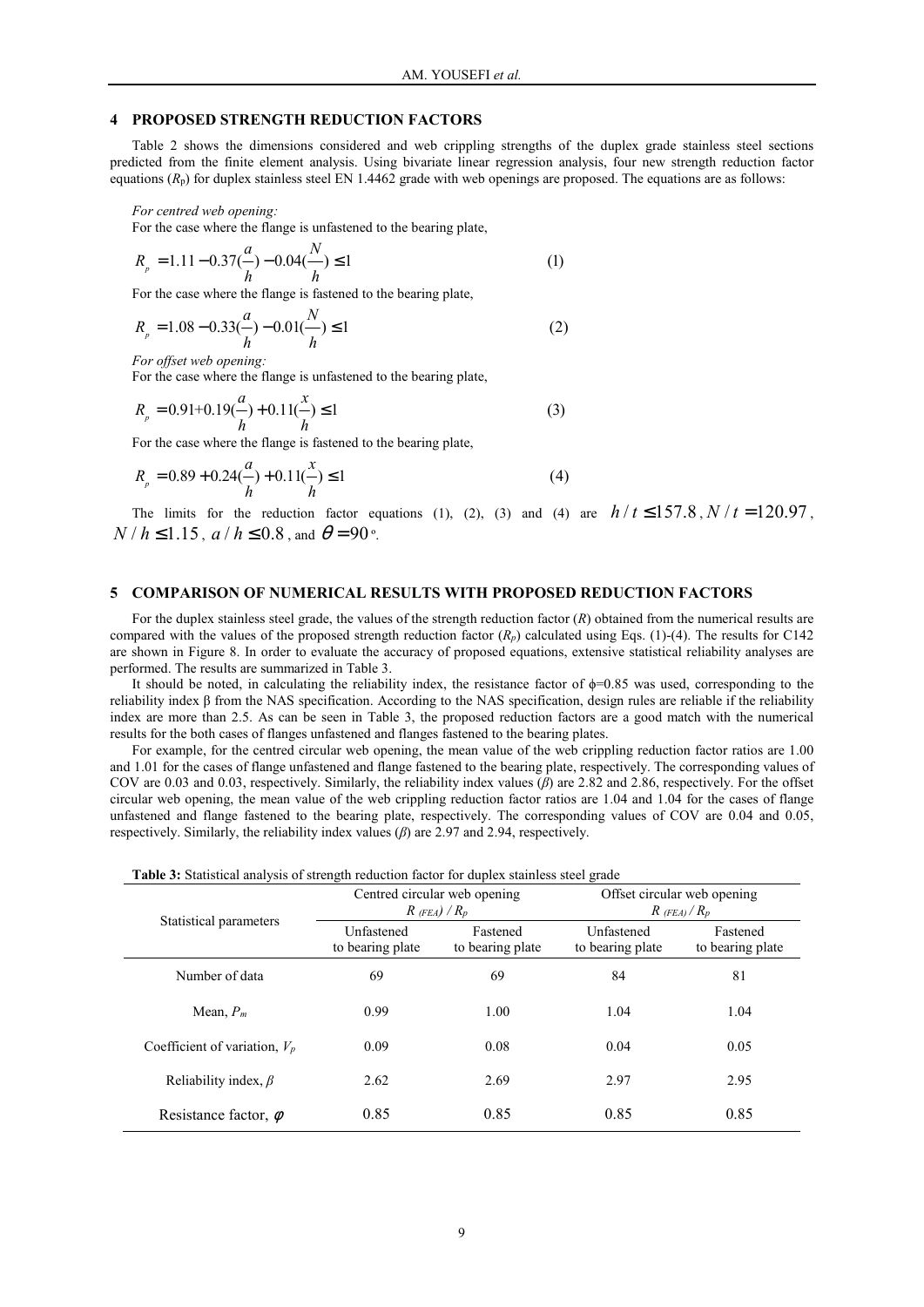

**Figure 8:** Comparison of strength reduction factor for centred web opening where flange unfastened to bearing plate

Therefore, the proposed strength reduction factor equations are able to reliably predict the influence of the circular web openings on the web crippling strengths of cold-formed stainless steel lipped channel-sections under the interior-one-flange (IOF) loading condition.

#### **6 CONCLUSIONS**

In this paper, the effect of web openings on the end-one-flange (EOF) loading condition of cold-formed stainless steel lipped channel-sections was investigated for duplex grade EN 1.4462. 728 non-linear elasto-plastic finite element analyses were conducted with different sizes of channel-section and opening. From the results of the finite element parametric study, four new web crippling strength reduction factor equations were proposed for the cases of both flange unfastened and flange fastened to the bearing plates. In order to evaluate the reliability of the proposed reduction factor equations, a reliability analysis was undertaken. It was demonstrated that the proposed strength reduction factors are generally conservative and agree well with the finite element results. It was shown that the proposed strength reduction factors provide a reliable design criteria when calibrated with a resistance factor of  $0.85$  ( $\varphi = 0.85$ ).

#### **REFERENCES**

- [1] Nethercot, D. A., Salih, E. L. and Gardner, L. (2011). "Behaviour and design of stainless steel bolted connections", *Advances in Structural Engineering*, Vol. 14, No. 4, pp. 647-658.
- [2] Theofanous, M., and Gardner L. (2012). "Effect of element interaction and material nonlinearity on the ultimate capacity of stainless steel cross-sections", S*teel and Composite Structures,* Vol. 12, No. 1, pp. 73-92.
- [3] Kiymaz, G. and Seckin, E. (2014). "Behavior and design of stainless steel tubular member welded end connections", S*teel and Composite Structures*, Vol 17, No. 3, pp. 253-269.
- [4] Lawson, R. M., Basta, A. and Uzzaman, A. (2015). "Design of stainless steel sections with circular openings in shear", *Journal of Constructional Steel Research*, Vol 112, pp. 228-241.
- [5] Yousefi, A. M., Lim, J.B.P., Uzzaman, A., Lian, Y., Clifton, G.C. and Young, B. (2016a). "Web crippling strength of cold-formed stainless steel lipped channel-sections with web openings subjected to Interior-One-Flange loading condition", S*teel and Composite Structures,* Vol. 21, No. 3, pp. 629-659.